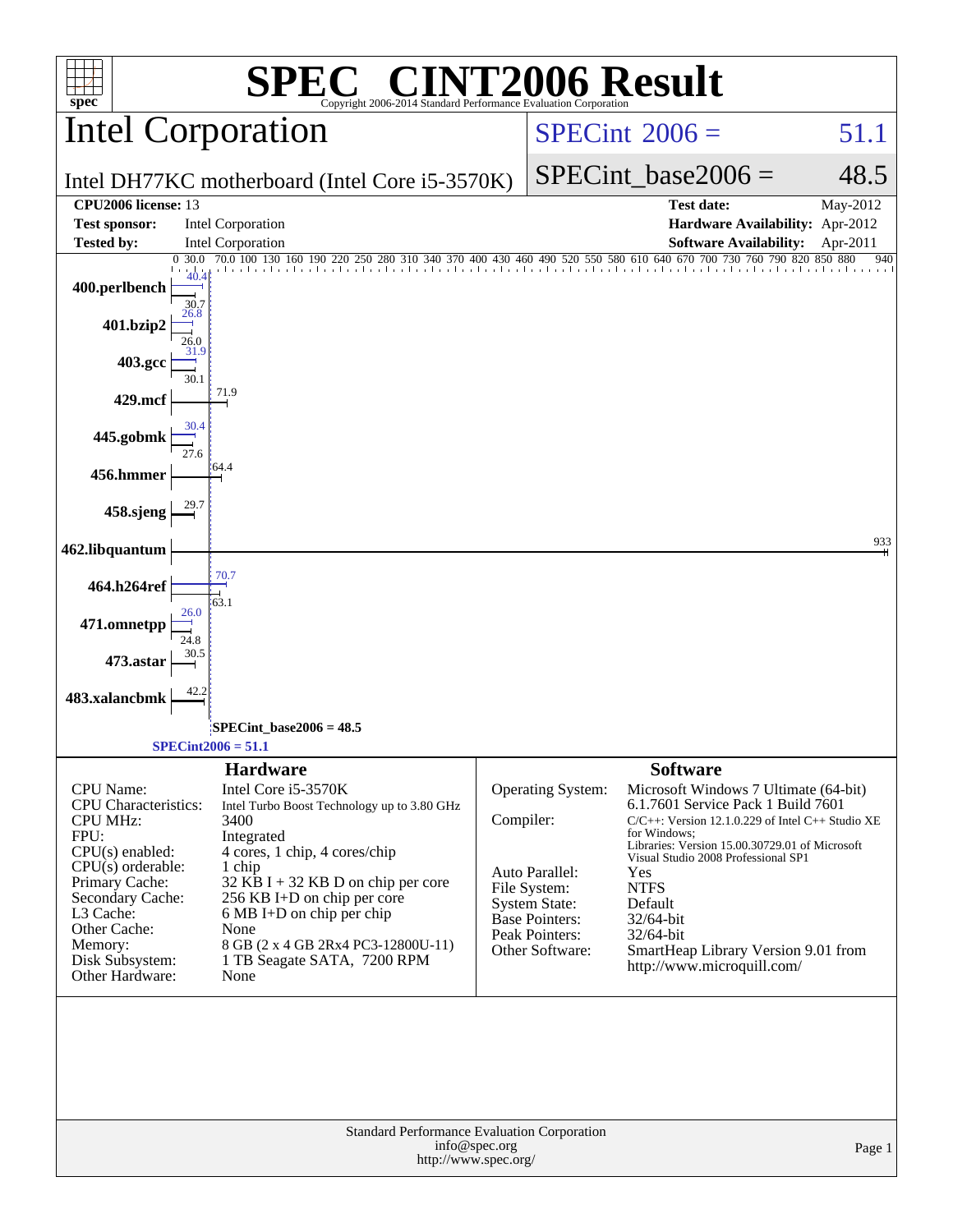

# Intel Corporation

## $SPECint2006 = 51.1$  $SPECint2006 = 51.1$

Intel DH77KC motherboard (Intel Core i5-3570K)

#### **[CPU2006 license:](http://www.spec.org/auto/cpu2006/Docs/result-fields.html#CPU2006license)** 13 **[Test date:](http://www.spec.org/auto/cpu2006/Docs/result-fields.html#Testdate)** May-2012

SPECint base2006 =  $48.5$ 

**[Test sponsor:](http://www.spec.org/auto/cpu2006/Docs/result-fields.html#Testsponsor)** Intel Corporation **[Hardware Availability:](http://www.spec.org/auto/cpu2006/Docs/result-fields.html#HardwareAvailability)** Apr-2012 **[Tested by:](http://www.spec.org/auto/cpu2006/Docs/result-fields.html#Testedby)** Intel Corporation **[Software Availability:](http://www.spec.org/auto/cpu2006/Docs/result-fields.html#SoftwareAvailability)** Apr-2011

#### **[Results Table](http://www.spec.org/auto/cpu2006/Docs/result-fields.html#ResultsTable)**

|                    | <b>Base</b>    |                   |                |         |                | <b>Peak</b> |                       |              |                |              |                |              |
|--------------------|----------------|-------------------|----------------|---------|----------------|-------------|-----------------------|--------------|----------------|--------------|----------------|--------------|
| <b>Benchmark</b>   | <b>Seconds</b> | Ratio             | <b>Seconds</b> | Ratio   | <b>Seconds</b> | Ratio       | <b>Seconds</b>        | <b>Ratio</b> | <b>Seconds</b> | <b>Ratio</b> | <b>Seconds</b> | <b>Ratio</b> |
| 400.perlbench      | 319            | 30.7              | 317            | 30.8    | 318            | <u>30.7</u> | 242                   | 40.5         | 242            | 40.4         | 242            | 40.4         |
| 401.bzip2          | 372            | 25.9              | 371            | 26.0    | 372            | 26.0        | 361                   | 26.8         | 360            | 26.8         | 361            | 26.8         |
| $403.\mathrm{gcc}$ | 267            | 30.1              | 267            | 30.2    | 267            | <u>30.1</u> | 252                   | 31.9         | 252            | <u>31.9</u>  | 252            | 31.9         |
| $429$ .mcf         | 127            | 71.9              | 127            | 72.0    | 127            | 71.8        | 127                   | 71.9         | 127            | 72.0         | 127            | 71.8         |
| $445$ .gobmk       | 380            | 27.6              | 380            | 27.6    | 381            | 27.6        | 346                   | 30.4         | 345            | 30.4         | 345            | 30.4         |
| $ 456$ .hmmer      | 145            | 64.4              | 145            | 64.5    | 145            | 64.3        | 145                   | 64.4         | 145            | 64.5         | 145            | 64.3         |
| $458$ .sjeng       | 407            | 29.7              | 407            | 29.7    | 408            | 29.7        | 407                   | 29.7         | 407            | 29.7         | 408            | 29.7         |
| 462.libquantum     | 22.3           | 929               | 22.2           | 933     | 22.2           | 933         | 22.3                  | 929          | 22.2           | 933          | 22.2           | 933          |
| 464.h264ref        | 351            | 63.1              | 351            | 63.1    | 351            | 63.1        | 313                   | 70.7         | 313            | 70.7         | 313            | 70.7         |
| 471.omnetpp        | 252            | 24.8              | 252            | 24.8    | 252            | 24.8        | 240                   | 26.0         | 240            | <b>26.0</b>  | 240            | 26.1         |
| $473$ . astar      | 230            | 30.5              | 231            | 30.4    | 230            | 30.5        | 230                   | 30.5         | 231            | 30.4         | 230            | 30.5         |
| 483.xalancbmk      | 164            | 42.2              | 163            | 42.3    | 163            | 42.2        | 164                   | 42.2         | 163            | 42.3         | 163            | 42.2         |
| $\mathbf{r}$       | $\mathbf{1}$ . | $\cdot$ . $\cdot$ |                | 1.1.1.1 |                | <b>D</b> 11 | 1.1<br>$\blacksquare$ | $\cdot$      |                |              |                |              |

Results appear in the [order in which they were run.](http://www.spec.org/auto/cpu2006/Docs/result-fields.html#RunOrder) Bold underlined text [indicates a median measurement.](http://www.spec.org/auto/cpu2006/Docs/result-fields.html#Median)

#### **[Compiler Invocation Notes](http://www.spec.org/auto/cpu2006/Docs/result-fields.html#CompilerInvocationNotes)**

To compile these binaries, the Intel Compiler was set up to generate 64-bit binaries with the command: "ipsxe-comp-vars.bat intel64 vs2008" (shortcut provided in the Intel(r) Parallel Studio XE 2011 program folder)

#### **[Platform Notes](http://www.spec.org/auto/cpu2006/Docs/result-fields.html#PlatformNotes)**

 Sysinfo program C:\CPU200~1.17A/Docs/sysinfo \$Rev: 6775 \$ \$Date:: 2011-08-16 #\$ \8787f7622badcf24e01c368b1db4377c running on CltE840F20AA11B Wed May 16 22:30:13 2012

 This section contains SUT (System Under Test) info as seen by some common utilities. To remove or add to this section, see: <http://www.spec.org/cpu2006/Docs/config.html#sysinfo>

 Trying 'systeminfo' : Microsoft Windows 7 Ultimate OS Version : 6.1.7601 Service Pack 1 Build 7601 System Manufacturer: INTEL\_ System Model : DH77KC\_\_ Processor(s) : 1 Processor(s) Installed. [01]: Intel64 Family 6 Model 58 Stepping 9 GenuineIntel ~3401 Mhz BIOS Version : Intel Corp. KCH7710H.86A.0069.2012.0224.1825, 2/24/2012 Total Physical Memory: 8,090 MB

 Trying 'wmic cpu get /value' DeviceID : CPU0 L2CacheSize : 1024 L3CacheSize : 6144

Continued on next page

Standard Performance Evaluation Corporation [info@spec.org](mailto:info@spec.org) <http://www.spec.org/>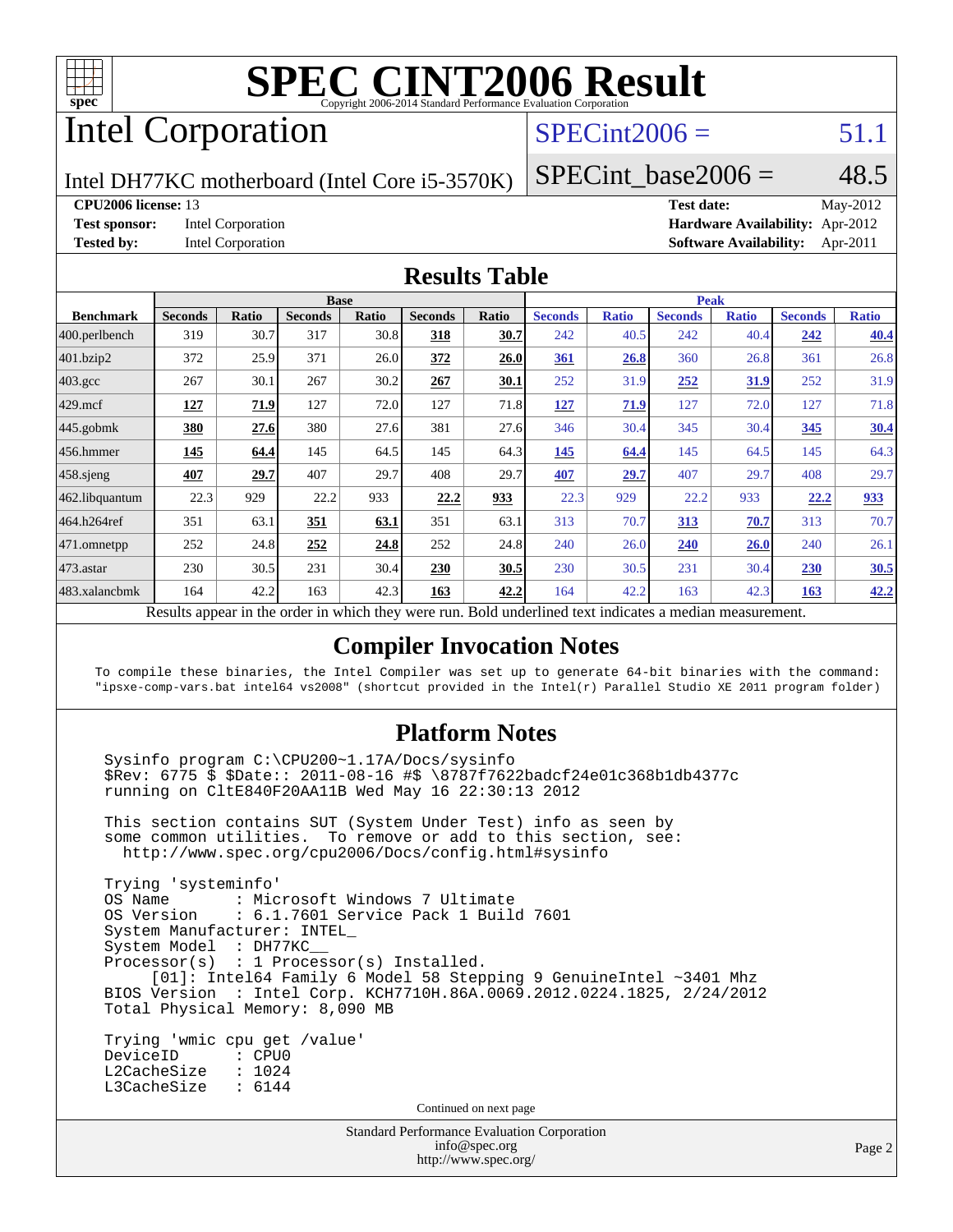

# Intel Corporation

 $SPECint2006 = 51.1$  $SPECint2006 = 51.1$ 

Intel DH77KC motherboard (Intel Core i5-3570K)

**[Test sponsor:](http://www.spec.org/auto/cpu2006/Docs/result-fields.html#Testsponsor)** Intel Corporation **[Hardware Availability:](http://www.spec.org/auto/cpu2006/Docs/result-fields.html#HardwareAvailability)** Apr-2012

SPECint base2006 =  $48.5$ **[CPU2006 license:](http://www.spec.org/auto/cpu2006/Docs/result-fields.html#CPU2006license)** 13 **[Test date:](http://www.spec.org/auto/cpu2006/Docs/result-fields.html#Testdate)** May-2012

**[Tested by:](http://www.spec.org/auto/cpu2006/Docs/result-fields.html#Testedby)** Intel Corporation **[Software Availability:](http://www.spec.org/auto/cpu2006/Docs/result-fields.html#SoftwareAvailability)** Apr-2011

#### **[Platform Notes \(Continued\)](http://www.spec.org/auto/cpu2006/Docs/result-fields.html#PlatformNotes)**

 MaxClockSpeed : 3401 Name : Intel(R) Core(TM) i5-3570K CPU @ 3.40GHz NumberOfCores : 4 NumberOfLogicalProcessors: 4

(End of data from sysinfo program)

#### **[Component Notes](http://www.spec.org/auto/cpu2006/Docs/result-fields.html#ComponentNotes)**

 Tested systems can be used with Shin-G ATX case, PC Power and Cooling 1200W power supply

#### **[General Notes](http://www.spec.org/auto/cpu2006/Docs/result-fields.html#GeneralNotes)**

 OMP\_NUM\_THREADS set to number of processors cores KMP\_AFFINITY set to granularity=fine,scatter Binaries compiled on a system with 1x Intel Core i7-860 CPU + 8GB memory using Windows 7 Enterprise 64-bit

## **[Base Compiler Invocation](http://www.spec.org/auto/cpu2006/Docs/result-fields.html#BaseCompilerInvocation)**

[C benchmarks](http://www.spec.org/auto/cpu2006/Docs/result-fields.html#Cbenchmarks):

[icl -Qvc9](http://www.spec.org/cpu2006/results/res2012q3/cpu2006-20120702-23373.flags.html#user_CCbase_intel_icc_vc9_6b5741b4033b9dc48df324263d9561bc) [-Qstd=c99](http://www.spec.org/cpu2006/results/res2012q3/cpu2006-20120702-23373.flags.html#user_CCbase_intel_compiler_c99_mode_1a3d110e3041b3ad4466830521bdad2a)

[C++ benchmarks:](http://www.spec.org/auto/cpu2006/Docs/result-fields.html#CXXbenchmarks) [icl -Qvc9](http://www.spec.org/cpu2006/results/res2012q3/cpu2006-20120702-23373.flags.html#user_CXXbase_intel_icc_vc9_6b5741b4033b9dc48df324263d9561bc)

## **[Base Portability Flags](http://www.spec.org/auto/cpu2006/Docs/result-fields.html#BasePortabilityFlags)**

 400.perlbench: [-DSPEC\\_CPU\\_P64](http://www.spec.org/cpu2006/results/res2012q3/cpu2006-20120702-23373.flags.html#b400.perlbench_basePORTABILITY_DSPEC_CPU_P64) [-DSPEC\\_CPU\\_WIN64\\_X64](http://www.spec.org/cpu2006/results/res2012q3/cpu2006-20120702-23373.flags.html#b400.perlbench_baseCPORTABILITY_DSPEC_CPU_WIN64_X64) [-DSPEC\\_CPU\\_NO\\_NEED\\_VA\\_COPY](http://www.spec.org/cpu2006/results/res2012q3/cpu2006-20120702-23373.flags.html#b400.perlbench_baseCPORTABILITY_DSPEC_CPU_NO_NEED_VA_COPY) 401.bzip2: [-DSPEC\\_CPU\\_P64](http://www.spec.org/cpu2006/results/res2012q3/cpu2006-20120702-23373.flags.html#suite_basePORTABILITY401_bzip2_DSPEC_CPU_P64) 403.gcc: [-DSPEC\\_CPU\\_P64](http://www.spec.org/cpu2006/results/res2012q3/cpu2006-20120702-23373.flags.html#suite_basePORTABILITY403_gcc_DSPEC_CPU_P64) [-DSPEC\\_CPU\\_WIN64](http://www.spec.org/cpu2006/results/res2012q3/cpu2006-20120702-23373.flags.html#b403.gcc_baseCPORTABILITY_DSPEC_CPU_WIN64) 429.mcf: [-DSPEC\\_CPU\\_P64](http://www.spec.org/cpu2006/results/res2012q3/cpu2006-20120702-23373.flags.html#suite_basePORTABILITY429_mcf_DSPEC_CPU_P64) 445.gobmk: [-DSPEC\\_CPU\\_P64](http://www.spec.org/cpu2006/results/res2012q3/cpu2006-20120702-23373.flags.html#suite_basePORTABILITY445_gobmk_DSPEC_CPU_P64) 456.hmmer: [-DSPEC\\_CPU\\_P64](http://www.spec.org/cpu2006/results/res2012q3/cpu2006-20120702-23373.flags.html#suite_basePORTABILITY456_hmmer_DSPEC_CPU_P64) 458.sjeng: [-DSPEC\\_CPU\\_P64](http://www.spec.org/cpu2006/results/res2012q3/cpu2006-20120702-23373.flags.html#suite_basePORTABILITY458_sjeng_DSPEC_CPU_P64) 462.libquantum: [-DSPEC\\_CPU\\_P64](http://www.spec.org/cpu2006/results/res2012q3/cpu2006-20120702-23373.flags.html#suite_basePORTABILITY462_libquantum_DSPEC_CPU_P64) 464.h264ref: [-DSPEC\\_CPU\\_P64](http://www.spec.org/cpu2006/results/res2012q3/cpu2006-20120702-23373.flags.html#suite_basePORTABILITY464_h264ref_DSPEC_CPU_P64) [-DWIN32](http://www.spec.org/cpu2006/results/res2012q3/cpu2006-20120702-23373.flags.html#b464.h264ref_baseCPORTABILITY_DWIN32) [-DSPEC\\_CPU\\_NO\\_INTTYPES](http://www.spec.org/cpu2006/results/res2012q3/cpu2006-20120702-23373.flags.html#b464.h264ref_baseCPORTABILITY_DSPEC_CPU_NO_INTTYPES) 471.omnetpp: [-DSPEC\\_CPU\\_P64](http://www.spec.org/cpu2006/results/res2012q3/cpu2006-20120702-23373.flags.html#suite_basePORTABILITY471_omnetpp_DSPEC_CPU_P64) [-DSPEC\\_CPU\\_WIN64](http://www.spec.org/cpu2006/results/res2012q3/cpu2006-20120702-23373.flags.html#b471.omnetpp_baseCXXPORTABILITY_DSPEC_CPU_WIN64) 473.astar: [-DSPEC\\_CPU\\_P64](http://www.spec.org/cpu2006/results/res2012q3/cpu2006-20120702-23373.flags.html#suite_basePORTABILITY473_astar_DSPEC_CPU_P64) 483.xalancbmk: [-DSPEC\\_CPU\\_P64](http://www.spec.org/cpu2006/results/res2012q3/cpu2006-20120702-23373.flags.html#suite_basePORTABILITY483_xalancbmk_DSPEC_CPU_P64) [-Qoption,cpp,--no\\_wchar\\_t\\_keyword](http://www.spec.org/cpu2006/results/res2012q3/cpu2006-20120702-23373.flags.html#user_baseCXXPORTABILITY483_xalancbmk_f-no_wchar_t_keyword_ec0ad4495a16b4e858bfcb29d949d25d)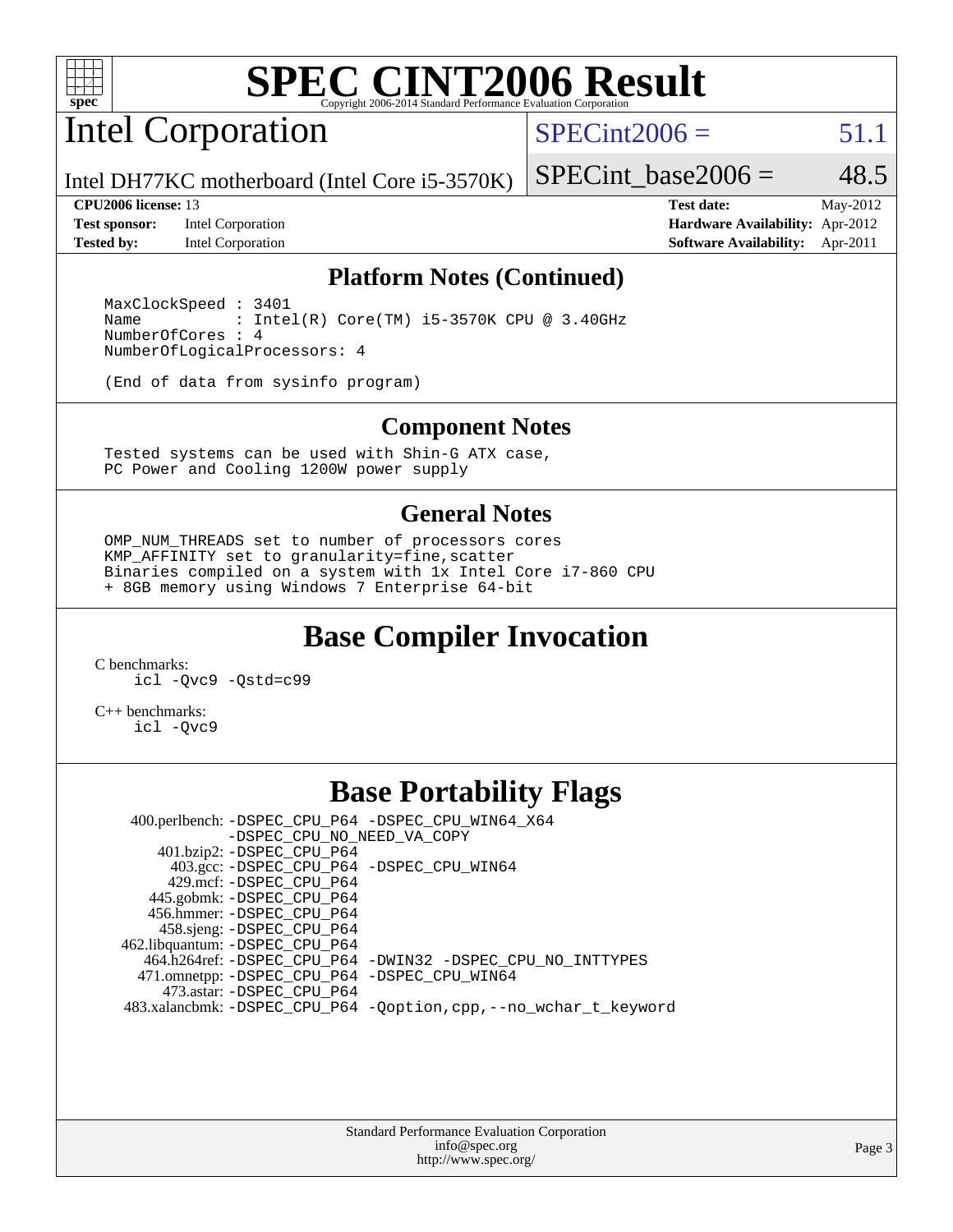

Intel Corporation

 $SPECint2006 = 51.1$  $SPECint2006 = 51.1$ 

Intel DH77KC motherboard (Intel Core i5-3570K)

**[Test sponsor:](http://www.spec.org/auto/cpu2006/Docs/result-fields.html#Testsponsor)** Intel Corporation **[Hardware Availability:](http://www.spec.org/auto/cpu2006/Docs/result-fields.html#HardwareAvailability)** Apr-2012 **[Tested by:](http://www.spec.org/auto/cpu2006/Docs/result-fields.html#Testedby)** Intel Corporation **[Software Availability:](http://www.spec.org/auto/cpu2006/Docs/result-fields.html#SoftwareAvailability)** Apr-2011

SPECint base2006 =  $48.5$ 

**[CPU2006 license:](http://www.spec.org/auto/cpu2006/Docs/result-fields.html#CPU2006license)** 13 **[Test date:](http://www.spec.org/auto/cpu2006/Docs/result-fields.html#Testdate)** May-2012

## **[Base Optimization Flags](http://www.spec.org/auto/cpu2006/Docs/result-fields.html#BaseOptimizationFlags)**

[C benchmarks](http://www.spec.org/auto/cpu2006/Docs/result-fields.html#Cbenchmarks): [-QxAVX](http://www.spec.org/cpu2006/results/res2012q3/cpu2006-20120702-23373.flags.html#user_CCbase_f-QxAVX) [-Qipo](http://www.spec.org/cpu2006/results/res2012q3/cpu2006-20120702-23373.flags.html#user_CCbase_f-Qipo) [-O3](http://www.spec.org/cpu2006/results/res2012q3/cpu2006-20120702-23373.flags.html#user_CCbase_f-O3) [-Qprec-div-](http://www.spec.org/cpu2006/results/res2012q3/cpu2006-20120702-23373.flags.html#user_CCbase_f-Qprec-div-) [-Qopt-prefetch](http://www.spec.org/cpu2006/results/res2012q3/cpu2006-20120702-23373.flags.html#user_CCbase_f-Qprefetch_37c211608666b9dff9380561f602f0a8) [-Qparallel](http://www.spec.org/cpu2006/results/res2012q3/cpu2006-20120702-23373.flags.html#user_CCbase_f-Qparallel) [-Qauto-ilp32](http://www.spec.org/cpu2006/results/res2012q3/cpu2006-20120702-23373.flags.html#user_CCbase_f-Qauto-ilp32) [/F512000000](http://www.spec.org/cpu2006/results/res2012q3/cpu2006-20120702-23373.flags.html#user_CCbase_set_stack_space_98438a10eb60aa5f35f4c79d9b9b27b1)

[C++ benchmarks:](http://www.spec.org/auto/cpu2006/Docs/result-fields.html#CXXbenchmarks) [-QxAVX](http://www.spec.org/cpu2006/results/res2012q3/cpu2006-20120702-23373.flags.html#user_CXXbase_f-QxAVX) [-Qipo](http://www.spec.org/cpu2006/results/res2012q3/cpu2006-20120702-23373.flags.html#user_CXXbase_f-Qipo) [-O3](http://www.spec.org/cpu2006/results/res2012q3/cpu2006-20120702-23373.flags.html#user_CXXbase_f-O3) [-Qprec-div-](http://www.spec.org/cpu2006/results/res2012q3/cpu2006-20120702-23373.flags.html#user_CXXbase_f-Qprec-div-) [-Qopt-prefetch](http://www.spec.org/cpu2006/results/res2012q3/cpu2006-20120702-23373.flags.html#user_CXXbase_f-Qprefetch_37c211608666b9dff9380561f602f0a8) [-Qcxx-features](http://www.spec.org/cpu2006/results/res2012q3/cpu2006-20120702-23373.flags.html#user_CXXbase_f-Qcxx_features_dbf36c8a6dba956e22f1645e4dcd4d98)  $-Qauto-ilp32 /F512000000$  $-Qauto-ilp32 /F512000000$  $-Qauto-ilp32 /F512000000$  [shlW64M.lib](http://www.spec.org/cpu2006/results/res2012q3/cpu2006-20120702-23373.flags.html#user_CXXbase_SmartHeap64_c4f7f76711bdf8c0633a5c1edf6e5396)

#### **[Base Other Flags](http://www.spec.org/auto/cpu2006/Docs/result-fields.html#BaseOtherFlags)**

[C benchmarks](http://www.spec.org/auto/cpu2006/Docs/result-fields.html#Cbenchmarks):

403.gcc: [-Dalloca=\\_alloca](http://www.spec.org/cpu2006/results/res2012q3/cpu2006-20120702-23373.flags.html#b403.gcc_baseEXTRA_CFLAGS_Dalloca_be3056838c12de2578596ca5467af7f3)

#### **[Peak Compiler Invocation](http://www.spec.org/auto/cpu2006/Docs/result-fields.html#PeakCompilerInvocation)**

[C benchmarks](http://www.spec.org/auto/cpu2006/Docs/result-fields.html#Cbenchmarks): [icl -Qvc9](http://www.spec.org/cpu2006/results/res2012q3/cpu2006-20120702-23373.flags.html#user_CCpeak_intel_icc_vc9_6b5741b4033b9dc48df324263d9561bc) [-Qstd=c99](http://www.spec.org/cpu2006/results/res2012q3/cpu2006-20120702-23373.flags.html#user_CCpeak_intel_compiler_c99_mode_1a3d110e3041b3ad4466830521bdad2a)

[C++ benchmarks:](http://www.spec.org/auto/cpu2006/Docs/result-fields.html#CXXbenchmarks) [icl -Qvc9](http://www.spec.org/cpu2006/results/res2012q3/cpu2006-20120702-23373.flags.html#user_CXXpeak_intel_icc_vc9_6b5741b4033b9dc48df324263d9561bc)

## **[Peak Portability Flags](http://www.spec.org/auto/cpu2006/Docs/result-fields.html#PeakPortabilityFlags)**

Same as Base Portability Flags

## **[Peak Optimization Flags](http://www.spec.org/auto/cpu2006/Docs/result-fields.html#PeakOptimizationFlags)**

[C benchmarks](http://www.spec.org/auto/cpu2006/Docs/result-fields.html#Cbenchmarks):

 400.perlbench: [-QxAVX](http://www.spec.org/cpu2006/results/res2012q3/cpu2006-20120702-23373.flags.html#user_peakPASS2_CFLAGSPASS2_LDFLAGS400_perlbench_f-QxAVX)(pass 2) [-Qprof\\_gen](http://www.spec.org/cpu2006/results/res2012q3/cpu2006-20120702-23373.flags.html#user_peakPASS1_CFLAGSPASS1_LDFLAGS400_perlbench_Qprof_gen)(pass 1) [-Qprof\\_use](http://www.spec.org/cpu2006/results/res2012q3/cpu2006-20120702-23373.flags.html#user_peakPASS2_CFLAGSPASS2_LDFLAGS400_perlbench_Qprof_use)(pass 2) [-Qipo](http://www.spec.org/cpu2006/results/res2012q3/cpu2006-20120702-23373.flags.html#user_peakOPTIMIZE400_perlbench_f-Qipo) [-O3](http://www.spec.org/cpu2006/results/res2012q3/cpu2006-20120702-23373.flags.html#user_peakOPTIMIZE400_perlbench_f-O3) [-Qprec-div-](http://www.spec.org/cpu2006/results/res2012q3/cpu2006-20120702-23373.flags.html#user_peakOPTIMIZE400_perlbench_f-Qprec-div-) [-Qansi-alias](http://www.spec.org/cpu2006/results/res2012q3/cpu2006-20120702-23373.flags.html#user_peakOPTIMIZE400_perlbench_f-Qansi-alias) [-Qopt-prefetch](http://www.spec.org/cpu2006/results/res2012q3/cpu2006-20120702-23373.flags.html#user_peakOPTIMIZE400_perlbench_f-Qprefetch_37c211608666b9dff9380561f602f0a8) [-Qauto-ilp32](http://www.spec.org/cpu2006/results/res2012q3/cpu2006-20120702-23373.flags.html#user_peakCOPTIMIZE400_perlbench_f-Qauto-ilp32)  $/F512000000$  [shlW64M.lib](http://www.spec.org/cpu2006/results/res2012q3/cpu2006-20120702-23373.flags.html#user_peakEXTRA_LIBS400_perlbench_SmartHeap64_c4f7f76711bdf8c0633a5c1edf6e5396)

 401.bzip2: [-QxAVX](http://www.spec.org/cpu2006/results/res2012q3/cpu2006-20120702-23373.flags.html#user_peakPASS2_CFLAGSPASS2_LDFLAGS401_bzip2_f-QxAVX)(pass 2) [-Qprof\\_gen](http://www.spec.org/cpu2006/results/res2012q3/cpu2006-20120702-23373.flags.html#user_peakPASS1_CFLAGSPASS1_LDFLAGS401_bzip2_Qprof_gen)(pass 1) [-Qprof\\_use](http://www.spec.org/cpu2006/results/res2012q3/cpu2006-20120702-23373.flags.html#user_peakPASS2_CFLAGSPASS2_LDFLAGS401_bzip2_Qprof_use)(pass 2) [-Qipo](http://www.spec.org/cpu2006/results/res2012q3/cpu2006-20120702-23373.flags.html#user_peakOPTIMIZE401_bzip2_f-Qipo) [-O3](http://www.spec.org/cpu2006/results/res2012q3/cpu2006-20120702-23373.flags.html#user_peakOPTIMIZE401_bzip2_f-O3) [-Qprec-div-](http://www.spec.org/cpu2006/results/res2012q3/cpu2006-20120702-23373.flags.html#user_peakOPTIMIZE401_bzip2_f-Qprec-div-) [-Qopt-prefetch](http://www.spec.org/cpu2006/results/res2012q3/cpu2006-20120702-23373.flags.html#user_peakOPTIMIZE401_bzip2_f-Qprefetch_37c211608666b9dff9380561f602f0a8) [-Qansi-alias](http://www.spec.org/cpu2006/results/res2012q3/cpu2006-20120702-23373.flags.html#user_peakOPTIMIZE401_bzip2_f-Qansi-alias) [-Qauto-ilp32](http://www.spec.org/cpu2006/results/res2012q3/cpu2006-20120702-23373.flags.html#user_peakCOPTIMIZE401_bzip2_f-Qauto-ilp32) [/F512000000](http://www.spec.org/cpu2006/results/res2012q3/cpu2006-20120702-23373.flags.html#user_peakEXTRA_LDFLAGS401_bzip2_set_stack_space_98438a10eb60aa5f35f4c79d9b9b27b1)

 403.gcc: [-QxAVX](http://www.spec.org/cpu2006/results/res2012q3/cpu2006-20120702-23373.flags.html#user_peakPASS2_CFLAGSPASS2_LDFLAGS403_gcc_f-QxAVX)(pass 2) [-Qprof\\_gen](http://www.spec.org/cpu2006/results/res2012q3/cpu2006-20120702-23373.flags.html#user_peakPASS1_CFLAGSPASS1_LDFLAGS403_gcc_Qprof_gen)(pass 1) [-Qprof\\_use](http://www.spec.org/cpu2006/results/res2012q3/cpu2006-20120702-23373.flags.html#user_peakPASS2_CFLAGSPASS2_LDFLAGS403_gcc_Qprof_use)(pass 2) [-Qipo](http://www.spec.org/cpu2006/results/res2012q3/cpu2006-20120702-23373.flags.html#user_peakOPTIMIZE403_gcc_f-Qipo) [-O3](http://www.spec.org/cpu2006/results/res2012q3/cpu2006-20120702-23373.flags.html#user_peakOPTIMIZE403_gcc_f-O3) [-Qprec-div-](http://www.spec.org/cpu2006/results/res2012q3/cpu2006-20120702-23373.flags.html#user_peakOPTIMIZE403_gcc_f-Qprec-div-) [-Qauto-ilp32](http://www.spec.org/cpu2006/results/res2012q3/cpu2006-20120702-23373.flags.html#user_peakCOPTIMIZE403_gcc_f-Qauto-ilp32) [/F512000000](http://www.spec.org/cpu2006/results/res2012q3/cpu2006-20120702-23373.flags.html#user_peakEXTRA_LDFLAGS403_gcc_set_stack_space_98438a10eb60aa5f35f4c79d9b9b27b1)

Continued on next page

Standard Performance Evaluation Corporation [info@spec.org](mailto:info@spec.org) <http://www.spec.org/>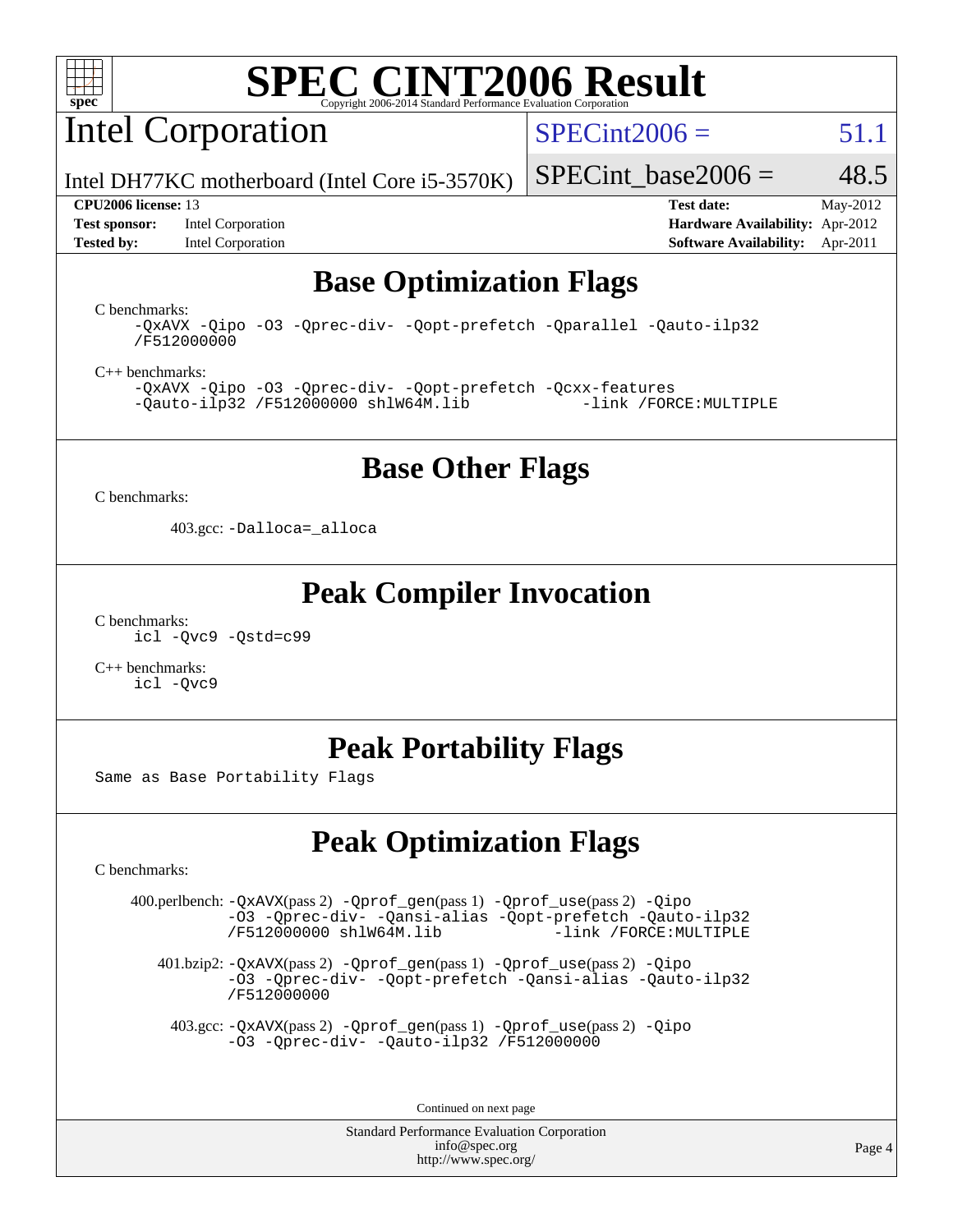

Intel Corporation

 $SPECint2006 = 51.1$  $SPECint2006 = 51.1$ 

Intel DH77KC motherboard (Intel Core i5-3570K)

| <b>Test sponsor:</b> | Intel Corporation |
|----------------------|-------------------|
| <b>Tested by:</b>    | Intel Corporation |

SPECint base2006 =  $48.5$ 

**[CPU2006 license:](http://www.spec.org/auto/cpu2006/Docs/result-fields.html#CPU2006license)** 13 **[Test date:](http://www.spec.org/auto/cpu2006/Docs/result-fields.html#Testdate)** May-2012 **[Hardware Availability:](http://www.spec.org/auto/cpu2006/Docs/result-fields.html#HardwareAvailability)** Apr-2012 **[Software Availability:](http://www.spec.org/auto/cpu2006/Docs/result-fields.html#SoftwareAvailability)** Apr-2011

# **[Peak Optimization Flags \(Continued\)](http://www.spec.org/auto/cpu2006/Docs/result-fields.html#PeakOptimizationFlags)**

 $429$ .mcf: basepeak = yes

 445.gobmk: [-QxAVX](http://www.spec.org/cpu2006/results/res2012q3/cpu2006-20120702-23373.flags.html#user_peakPASS2_CFLAGSPASS2_LDFLAGS445_gobmk_f-QxAVX)(pass 2) [-Qprof\\_gen](http://www.spec.org/cpu2006/results/res2012q3/cpu2006-20120702-23373.flags.html#user_peakPASS1_CFLAGSPASS1_LDFLAGS445_gobmk_Qprof_gen)(pass 1) [-Qprof\\_use](http://www.spec.org/cpu2006/results/res2012q3/cpu2006-20120702-23373.flags.html#user_peakPASS2_CFLAGSPASS2_LDFLAGS445_gobmk_Qprof_use)(pass 2) [-Qipo](http://www.spec.org/cpu2006/results/res2012q3/cpu2006-20120702-23373.flags.html#user_peakOPTIMIZE445_gobmk_f-Qipo) [-O2](http://www.spec.org/cpu2006/results/res2012q3/cpu2006-20120702-23373.flags.html#user_peakOPTIMIZE445_gobmk_f-O2) [-Qprec-div-](http://www.spec.org/cpu2006/results/res2012q3/cpu2006-20120702-23373.flags.html#user_peakOPTIMIZE445_gobmk_f-Qprec-div-) [-Qansi-alias](http://www.spec.org/cpu2006/results/res2012q3/cpu2006-20120702-23373.flags.html#user_peakOPTIMIZE445_gobmk_f-Qansi-alias) [-Qauto-ilp32](http://www.spec.org/cpu2006/results/res2012q3/cpu2006-20120702-23373.flags.html#user_peakCOPTIMIZE445_gobmk_f-Qauto-ilp32) [/F512000000](http://www.spec.org/cpu2006/results/res2012q3/cpu2006-20120702-23373.flags.html#user_peakEXTRA_LDFLAGS445_gobmk_set_stack_space_98438a10eb60aa5f35f4c79d9b9b27b1)

456.hmmer: basepeak = yes

458.sjeng: basepeak = yes

 $462$ .libquantum: basepeak = yes

 464.h264ref: [-QxAVX](http://www.spec.org/cpu2006/results/res2012q3/cpu2006-20120702-23373.flags.html#user_peakPASS2_CFLAGSPASS2_LDFLAGS464_h264ref_f-QxAVX)(pass 2) [-Qprof\\_gen](http://www.spec.org/cpu2006/results/res2012q3/cpu2006-20120702-23373.flags.html#user_peakPASS1_CFLAGSPASS1_LDFLAGS464_h264ref_Qprof_gen)(pass 1) [-Qprof\\_use](http://www.spec.org/cpu2006/results/res2012q3/cpu2006-20120702-23373.flags.html#user_peakPASS2_CFLAGSPASS2_LDFLAGS464_h264ref_Qprof_use)(pass 2) [-Qipo](http://www.spec.org/cpu2006/results/res2012q3/cpu2006-20120702-23373.flags.html#user_peakOPTIMIZE464_h264ref_f-Qipo) [-O3](http://www.spec.org/cpu2006/results/res2012q3/cpu2006-20120702-23373.flags.html#user_peakOPTIMIZE464_h264ref_f-O3) [-Qprec-div-](http://www.spec.org/cpu2006/results/res2012q3/cpu2006-20120702-23373.flags.html#user_peakOPTIMIZE464_h264ref_f-Qprec-div-) [-Qunroll2](http://www.spec.org/cpu2006/results/res2012q3/cpu2006-20120702-23373.flags.html#user_peakOPTIMIZE464_h264ref_f-Qunroll_1d9456aa650e77fc2a0cf43cef3fa08c) [-Qansi-alias](http://www.spec.org/cpu2006/results/res2012q3/cpu2006-20120702-23373.flags.html#user_peakOPTIMIZE464_h264ref_f-Qansi-alias) [-Qauto-ilp32](http://www.spec.org/cpu2006/results/res2012q3/cpu2006-20120702-23373.flags.html#user_peakCOPTIMIZE464_h264ref_f-Qauto-ilp32) [/F512000000](http://www.spec.org/cpu2006/results/res2012q3/cpu2006-20120702-23373.flags.html#user_peakEXTRA_LDFLAGS464_h264ref_set_stack_space_98438a10eb60aa5f35f4c79d9b9b27b1)

[C++ benchmarks:](http://www.spec.org/auto/cpu2006/Docs/result-fields.html#CXXbenchmarks)

 471.omnetpp: [-QxAVX](http://www.spec.org/cpu2006/results/res2012q3/cpu2006-20120702-23373.flags.html#user_peakPASS2_CXXFLAGSPASS2_LDFLAGS471_omnetpp_f-QxAVX)(pass 2) [-Qprof\\_gen](http://www.spec.org/cpu2006/results/res2012q3/cpu2006-20120702-23373.flags.html#user_peakPASS1_CXXFLAGSPASS1_LDFLAGS471_omnetpp_Qprof_gen)(pass 1) [-Qprof\\_use](http://www.spec.org/cpu2006/results/res2012q3/cpu2006-20120702-23373.flags.html#user_peakPASS2_CXXFLAGSPASS2_LDFLAGS471_omnetpp_Qprof_use)(pass 2) [-Qipo](http://www.spec.org/cpu2006/results/res2012q3/cpu2006-20120702-23373.flags.html#user_peakOPTIMIZE471_omnetpp_f-Qipo) [-O3](http://www.spec.org/cpu2006/results/res2012q3/cpu2006-20120702-23373.flags.html#user_peakOPTIMIZE471_omnetpp_f-O3) [-Qprec-div-](http://www.spec.org/cpu2006/results/res2012q3/cpu2006-20120702-23373.flags.html#user_peakOPTIMIZE471_omnetpp_f-Qprec-div-) [-Qansi-alias](http://www.spec.org/cpu2006/results/res2012q3/cpu2006-20120702-23373.flags.html#user_peakOPTIMIZE471_omnetpp_f-Qansi-alias) [-Qopt-ra-region-strategy=block](http://www.spec.org/cpu2006/results/res2012q3/cpu2006-20120702-23373.flags.html#user_peakOPTIMIZE471_omnetpp_f-Qopt-ra-region-strategy_d2240e80a5d9053a1fd400255dbf4159) [-Qauto-ilp32](http://www.spec.org/cpu2006/results/res2012q3/cpu2006-20120702-23373.flags.html#user_peakCXXOPTIMIZE471_omnetpp_f-Qauto-ilp32) [/F512000000](http://www.spec.org/cpu2006/results/res2012q3/cpu2006-20120702-23373.flags.html#user_peakEXTRA_LDFLAGS471_omnetpp_set_stack_space_98438a10eb60aa5f35f4c79d9b9b27b1) -link /FORCE: MULTIPLE

 $473$ .astar: basepeak = yes

 $483.xalanchmk: basepeak = yes$ 

## **[Peak Other Flags](http://www.spec.org/auto/cpu2006/Docs/result-fields.html#PeakOtherFlags)**

[C benchmarks](http://www.spec.org/auto/cpu2006/Docs/result-fields.html#Cbenchmarks):

403.gcc: [-Dalloca=\\_alloca](http://www.spec.org/cpu2006/results/res2012q3/cpu2006-20120702-23373.flags.html#b403.gcc_peakEXTRA_CFLAGS_Dalloca_be3056838c12de2578596ca5467af7f3)

The flags file that was used to format this result can be browsed at <http://www.spec.org/cpu2006/flags/Intel-ic12.1-official-windows.20120117.html>

You can also download the XML flags source by saving the following link: <http://www.spec.org/cpu2006/flags/Intel-ic12.1-official-windows.20120117.xml>